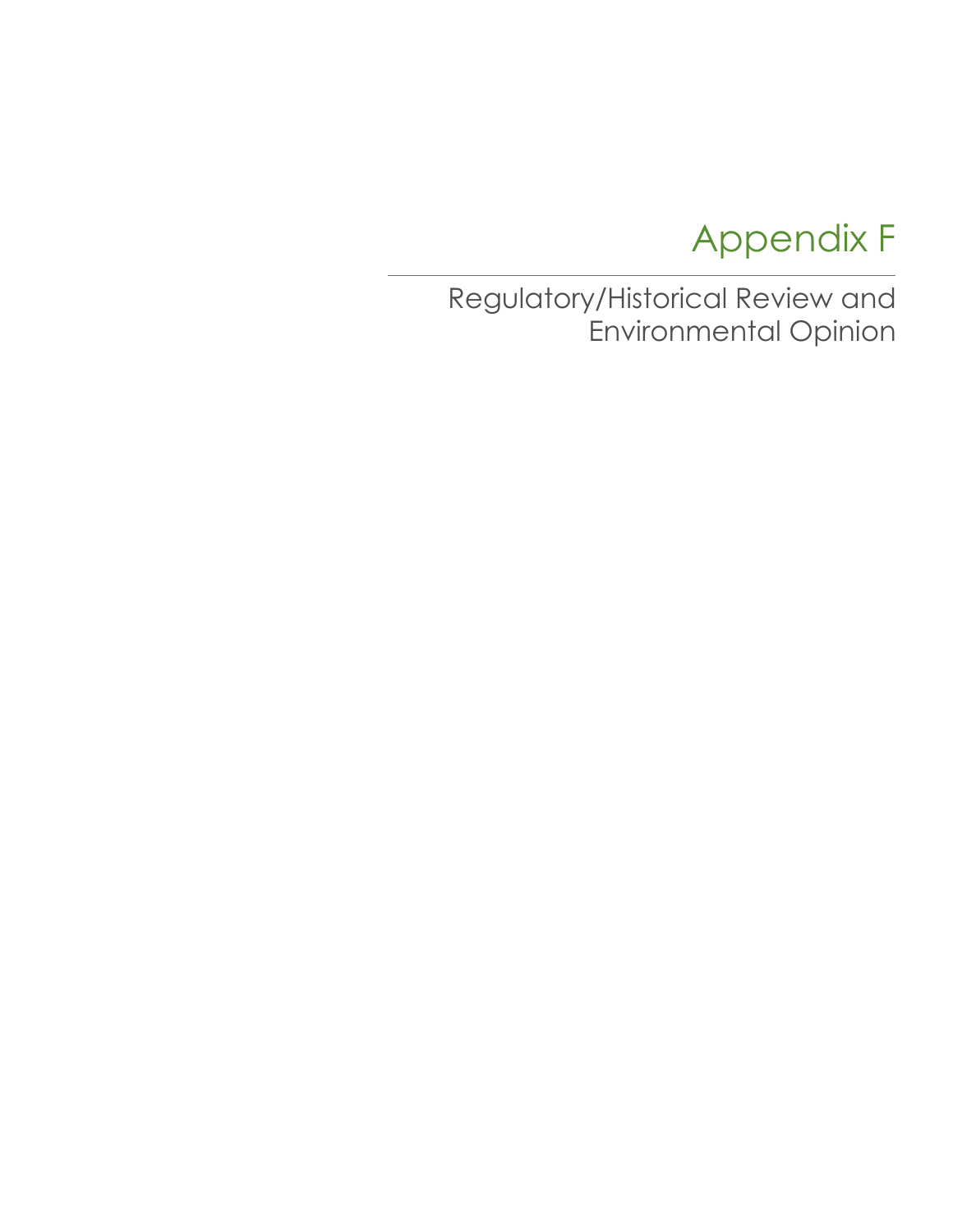

June 21, 2019

Debbie Kinsinger Kinsinger Environmental Consulting 5700 Baltimore Dr. #53 La Mesa, California 91942

Re: Regulatory/Historical Review and Environmental Opinion 15749 Grand Avenue Lake Elsinore, California AEC Project No. 19-315SD

Dear Mr. Kinsinger:

Advantage Environmental Consultants, LLC (AEC) has completed an environmental review of the property located at 15749 Grand Avenue in Lake Elsinore, California (Site). The Site is a reported 12.55 acres in size and is further identified by County of Riverside Assessor's Parcel Numbers 381-320-020 and -023. The Site is situated generally north of Lake Terrace Drive, south of Grand Avenue, east of Macy Street and west of Ortega Highway (Highway 74).

### *Site Reconnaissance*

A reconnaissance of the Site was conducted by Kinsinger Environmental Consulting. The Site was examined for evidence of the following potential environmental concerns:

| <b>Conditions</b>                             | <b>Not</b><br><b>Observed</b><br>or Noted | <b>Observed</b><br>or Noted | <b>Significant</b><br>Concern? |
|-----------------------------------------------|-------------------------------------------|-----------------------------|--------------------------------|
| Hazardous Substances/Petroleum Products       | X                                         |                             |                                |
| Waste Generation/Storage/Disposal             | X                                         |                             |                                |
| Aboveground Storage Tanks                     | X                                         |                             |                                |
| <b>Underground Storage Tanks</b>              | X                                         |                             |                                |
| Polychlorinated Biphenyl Containing Equipment | X                                         |                             |                                |
| Chemical/Petroleum Odors                      | X                                         |                             |                                |
| Pools of Liquid                               | X                                         |                             |                                |
| Floor Drains/Sumps/Wells                      | X                                         |                             |                                |
| Drums                                         | X                                         |                             |                                |
| <b>Stains or Corrosion</b>                    | X                                         |                             |                                |
| <b>Unidentified Substance Containers</b>      | X                                         |                             |                                |
| <b>Stained Soil or Pavement</b>               | X                                         |                             |                                |
| <b>Stressed Vegetation</b>                    | X                                         |                             |                                |
| Pits, Ponds or Lagoons                        | X                                         |                             |                                |
| Wastewater Discharges/Disposal Systems        | X                                         |                             |                                |
| Septic Systems/Cesspools                      | X                                         |                             |                                |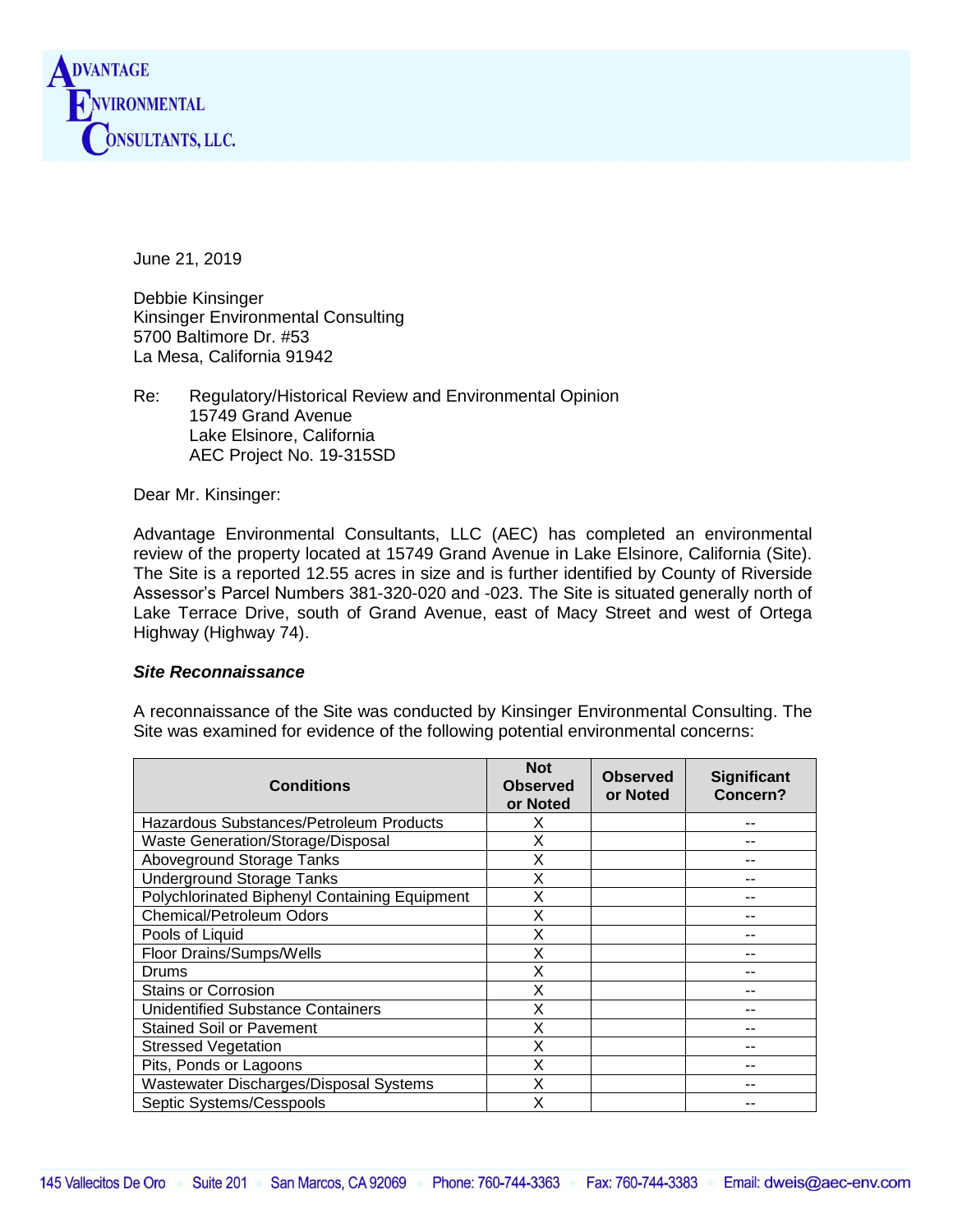| <b>Conditions</b>                        | <b>Not</b><br><b>Observed</b><br>or Noted | <b>Observed</b><br>or Noted | <b>Significant</b><br>Concern? |
|------------------------------------------|-------------------------------------------|-----------------------------|--------------------------------|
| Non-Hazardous Solid Waste Disposal Areas |                                           |                             | $- -$                          |
| Drinking Water Systems/Water Wells       |                                           |                             | $- -$                          |
| <b>Other Wells</b>                       |                                           |                             | No                             |

No significant environment concerns were noted during the Site reconnaissance. Several groundwater monitoring wells were observed on site that were drilled to document depth to water table.

# *Regulatory Database Review*

AEC reviewed Federal, State and local-level environmental databases searched by Environmental (EDR) for information pertaining to documented and/or suspected releases of regulated hazardous substances and/or petroleum products at the Site and within specified search distances from the Site.

AEC also reviewed unmappable sites listed in the environmental database report by cross-referencing addresses and site names. Unmappable sites are sites that cannot be plotted with confidence, but can be located by zip code or city name. In general, a site cannot be mapped because of inaccurate or missing location information in the record provided by the regulatory agency. Any unmappable sites that AEC identifies within the specified search radii were evaluated as part of the preparation of this report.

The following Federal databases related to potential on-site and off-site sources of contamination were reviewed and interpreted by AEC:

| <b>Federal Databases</b>                                                                                                             | <b>Search Distance From</b><br><b>Site</b> |
|--------------------------------------------------------------------------------------------------------------------------------------|--------------------------------------------|
| National Priorities List (NPL)                                                                                                       | One mile                                   |
| <b>Delisted NPL</b>                                                                                                                  | One mile                                   |
| Superfund Enterprise Management System (SEMS) Former<br><b>CERCLIS</b>                                                               | One-half mile                              |
| Superfund Enterprise Management System Archive (SEMS<br>ARCHIVE) Former CERCLIS NFRAP                                                | One-half mile                              |
| Resource Conservation and Recovery Act (RCRA) CORRACTS<br>Hazardous Waste Treatment, Storage and Disposal (TSD)<br><b>Facilities</b> | One mile                                   |
| RCRA non-CORRACTS Hazardous Waste TSD Facilities                                                                                     | One-half mile                              |
| <b>RCRA Hazardous Waste Generators (RCRA GEN)</b>                                                                                    | One-eighth mile                            |
| <b>Emergency Response Notification System (ERNS)</b>                                                                                 | One-eighth mile                            |
| Federal Institutional/Engineering Control Registries (IC/EC)                                                                         | One-half mile                              |

The following State/local databases related to potential on-site and off-site sources of contamination were also searched and reviewed:

| <b>State/Local Databases</b>                                  | <b>Search Distance From</b><br><b>Site</b> |
|---------------------------------------------------------------|--------------------------------------------|
| State-equivalent NPL and CERCLIS (RESPONSE and<br>Envirostor) | One mile                                   |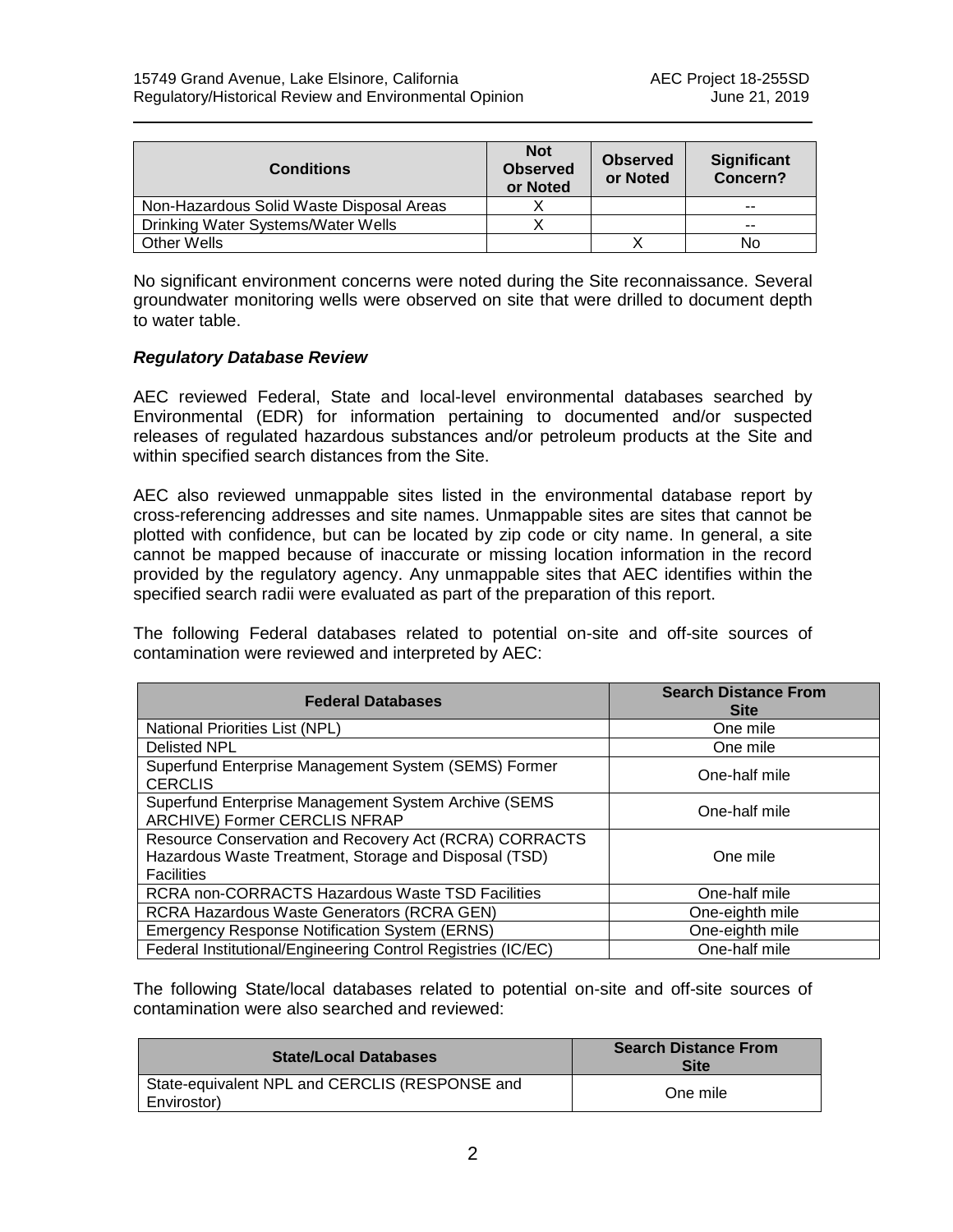| <b>State/Local Databases</b>                              | <b>Search Distance From</b><br><b>Site</b> |  |
|-----------------------------------------------------------|--------------------------------------------|--|
| State Voluntary Cleanup Sites (VCP)                       | One-half mile                              |  |
| State Landfill and/or Solid Waste Disposal Sites (SWF/LF) | One-half mile                              |  |
| State Leaking Storage Tank (LUST, SLIC, SAM)              | One-half mile                              |  |
| State Registered Storage Tank (UST, AST)                  | One-eighth mile                            |  |
| <b>State Brownfields</b>                                  | One-half mile                              |  |

Descriptions/sources of each of the above referenced regulatory databases and the dates these databases were last updated by the applicable regulatory agencies are included in the EDR reports In addition, several non-ASTM databases were searched that are not listed in the table above. Descriptions of these databases and dates that these databases were updated are also included in the EDR report.

The Site is not listed on any of the standard ASTM or non-ASTM databases searched by EDR. Several listings mapped between one-eighth to one mile from the Site were listed on various regulatory databases. Such properties are not considered to be of likely environmental concern to the Site. This opinion is based on several factors including the nature of the regulatory database listings, distance of the off-Site listed properties from the Site, orientation of the listed properties relative to the Site, interpreted direction of groundwater flow, and/or regulatory case status information for the various properties as described in the databases.

## *Historical Review*

A review of a historical aerial photographs and topographic maps indicates that the Site was formerly utilized for agricultural purposes prior to its current condition. During historical agricultural activities throughout the State of California, various pesticides and more specifically organochlorine pesticides were commonly applied during the normal course of agricultural operations. Such compounds have since been banned from production and use in the United States. Section 105215 of the California Health and Safety Code discusses the regulatory reporting of incidents that pertain to pesticide spills and accidental releases of pesticide products. Based on the regulatory and historical research completed during the preparation of this assessment, no information has been revealed that would lead AEC to believe that an accidental spill or release of pesticide products has occurred at the Site. In addition, neither stressed vegetation, nor evidence of the storage of pesticides was observed on the property during the Site reconnaissance or based on regulatory and historical research reviews. However, if the client desires a higher level of confidence regarding the potential presence of residual agricultural chemicals in Site soils, sampling and analysis can be performed.

# *Site Owner Interview*

The Site owner is unaware of environmental concerns in connection with the Site.

# *Environmental Opinion*

Based on the resources consulted during this assessment, AEC has not identified significant environmental concerns associated with the Site. As stated previously, if the